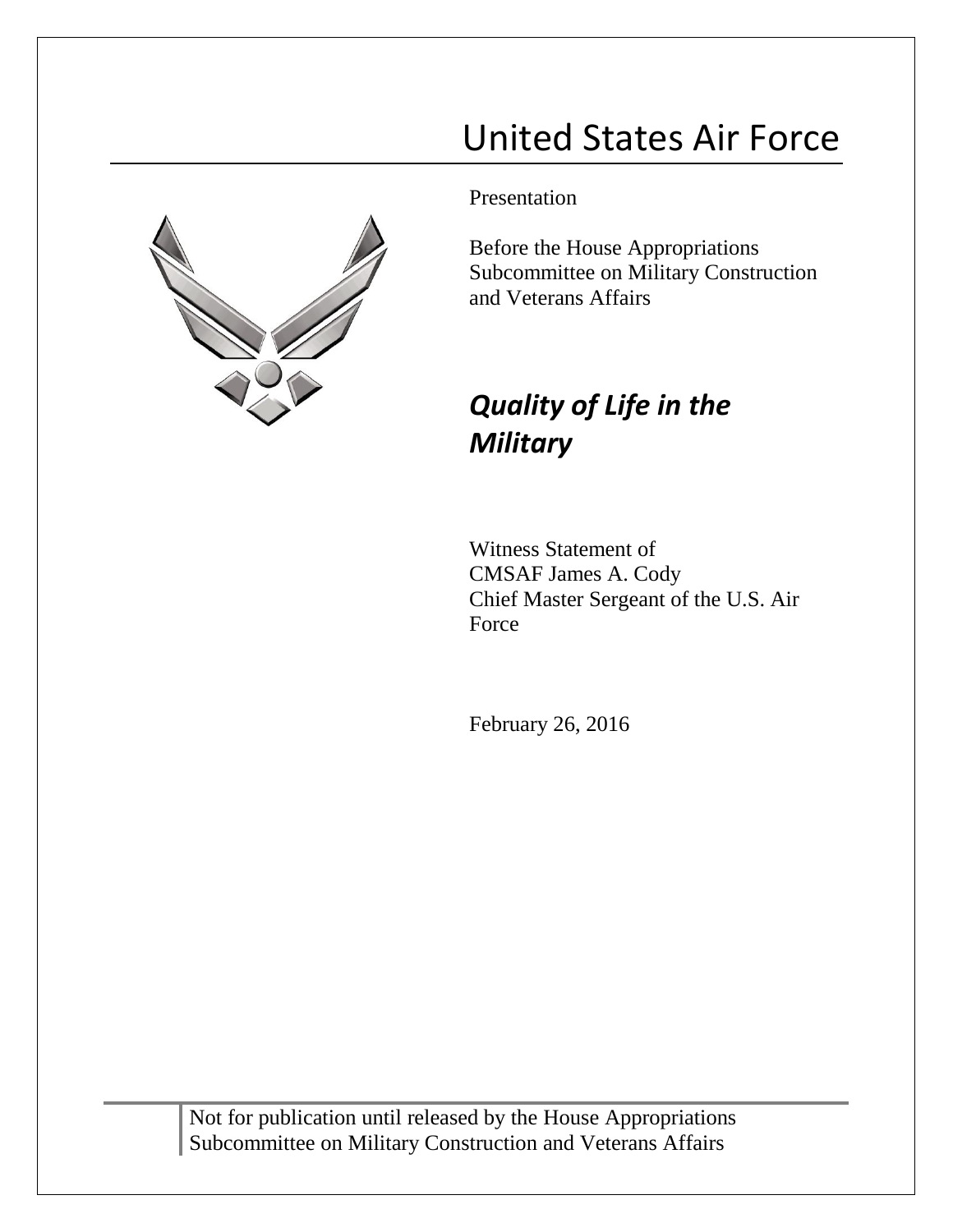#### **Introduction**

Chairman Dent, Ranking Member Bishop and members of the Subcommittee, thank you for your continued support and interest in the quality of life of our service men and women. I sincerely appreciate the opportunity to represent America's Airmen and their families. It is an honor to express their needs and offer appreciation for your support on their behalf.

Today your Airmen serve in unprecedented times. After 25 years of constant combat operations they face a dynamic, unpredictable future that does and will increasingly rely on airpower. They serve in the smallest and oldest Air Force in our history; the size of our force is at an all-time low, and the average age of our aircraft and buildings are at an all-time high. Yet our Airmen continue to provide the preponderance of combat force against our adversaries around the globe. There is no doubt they are the most talented, educated and experienced force our country has ever assembled. They are professionals who are proud to serve and accomplish their mission even under fiscal constraints.

In three short years – from the close of 2012 to the close of 2015 – limited budgets have forced the Air Force to cut its manpower by nearly 24,000 Airmen in the Active Duty, Air National Guard and Air Force Reserve. However combat operations around the globe have remained steady for the Air Force in some areas, while escalating in others; as of this January there are 24,000 Airmen deployed worldwide. In that same three year period, diminished budgets have forced the slowing of normal growth in compensation, and have begun to cut at our Airmen's buying power. Our current projections indicate that the future compensation could fall behind private sector pay And thus, we must never lose sight of the full impact on our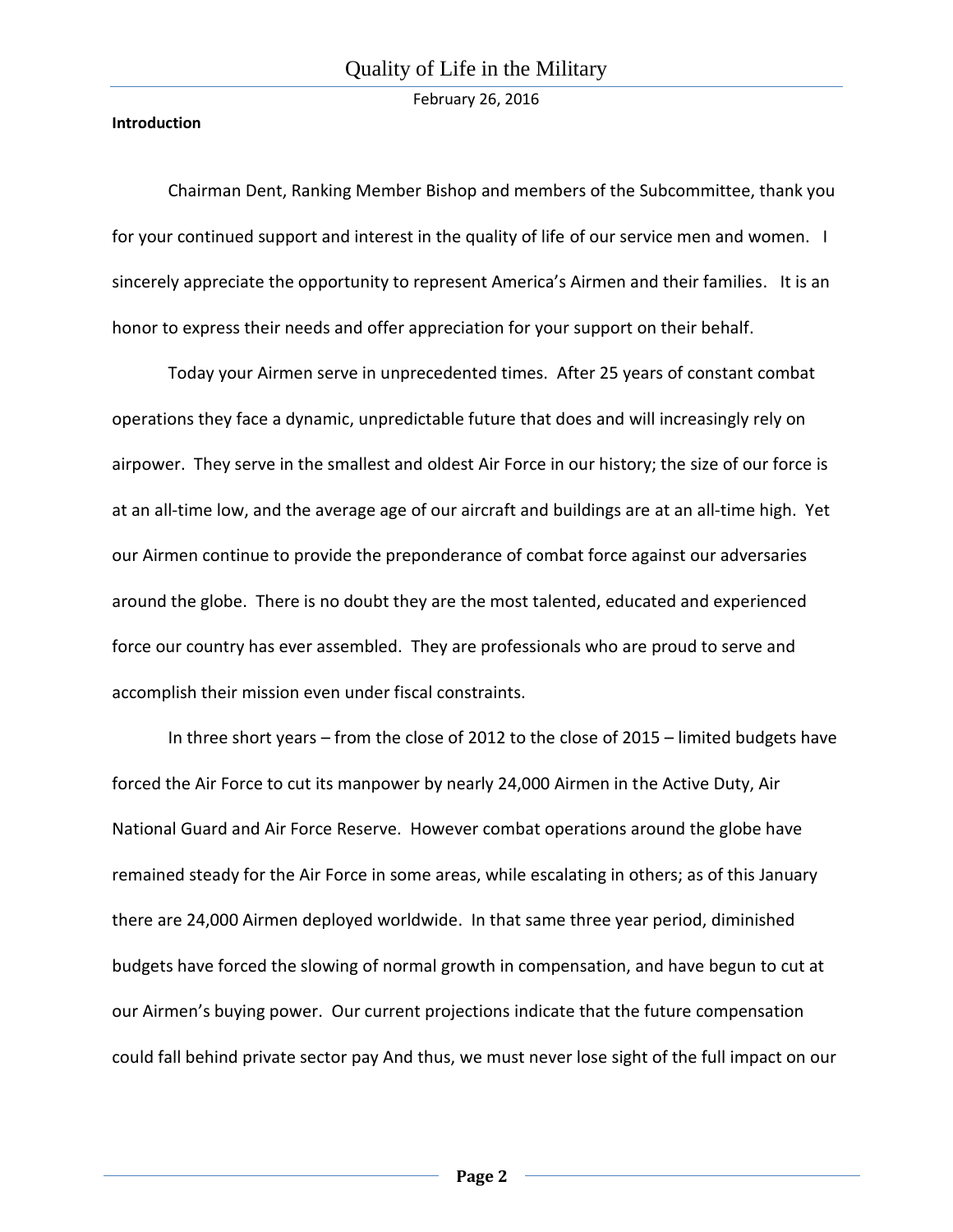Airmen's readiness and resilience, as well as our ability to recruit and retain your all-volunteer, professional force.

Many of the initiatives this Subcommittee supports allow us to strengthen the quality of life for our Airmen, even in difficult financial times. We rely on your efforts, actions and legislation to protect and support our service member's pay and benefits. We also appreciate your continued support of Airmen in the field, and hope you continue to travel to our installations to see first-hand the quality of our Airmen and families. Today's Airmen are the asymmetric advantage over every other Air Force in the world. Their continued commitment speaks to their character, passion and talent. We must always be thankful for their willingness to serve.

#### **Right Sizing the Force**

The emerging challenges brought on by an evolving geopolitical landscape, the retention of requisite force structure and the identified need to reinvigorate the nuclear enterprise have forced your Air Force to take a hard look at our current manpower. We determined the Fiscal Year 2015 President's Budget levels were too low to maintain readiness and operations to support global warfighting requirements. Thus, the FY 2017 Budget requests 317,000 active duty personnel. The increase in manpower will address key capability gaps in the nuclear enterprise, maintenance, cyber, force support and intelligence, surveillance and reconnaissance. It will also better match manpower to force structure decisions. The Fiscal Year 2017 budget request fully funds our end strength at 317,000 Airmen, along with 105,700 in Air National Guard and 69,000 in the Reserves. We continue our efforts to right size the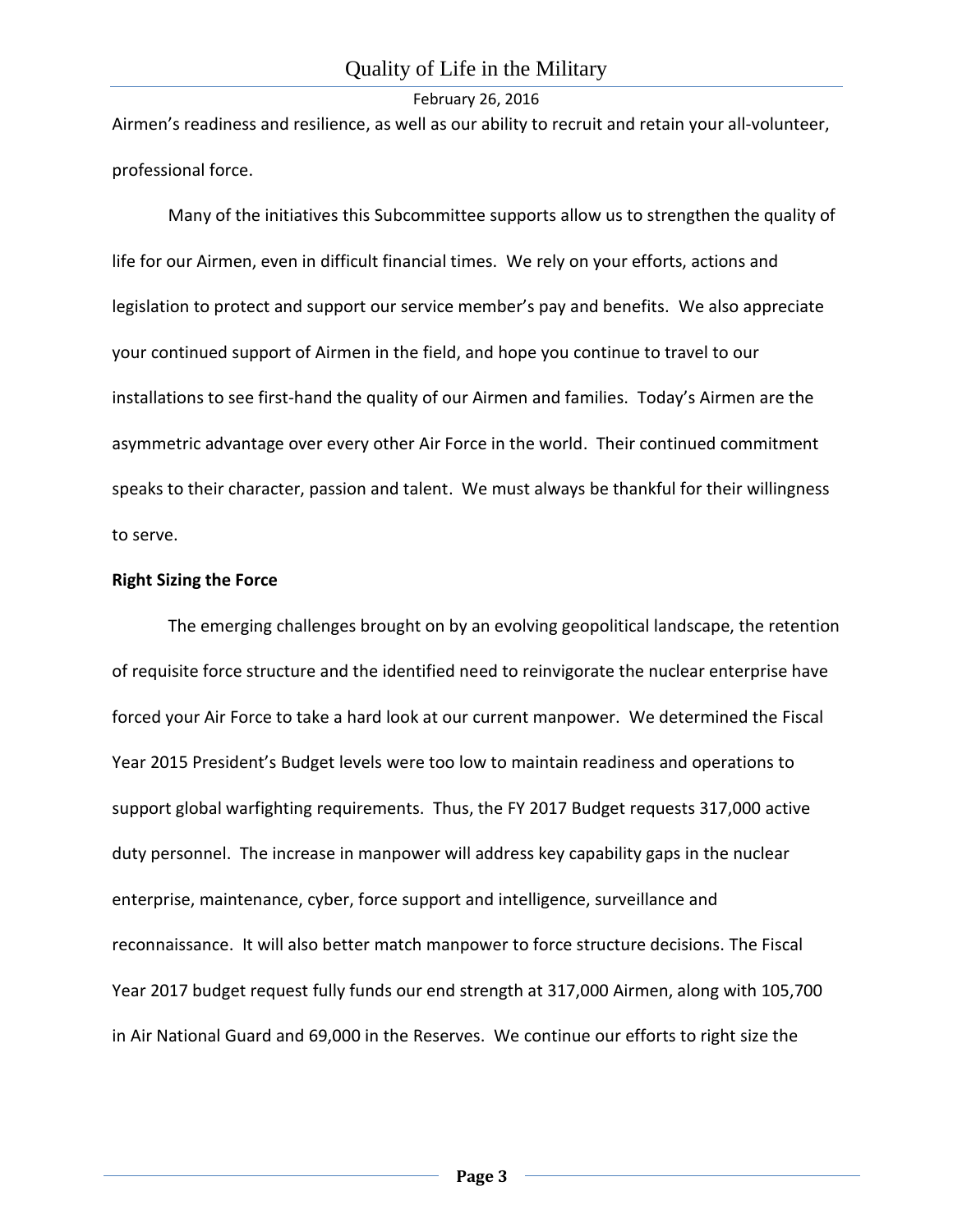force, within the constrained budget, by stabilizing and assessing critical capabilities that will likely necessitate future growth in military manpower.

Successful execution of our force management plan requires a focused effort to ensure critical resources are available in a timely manner in the recruiting, accession and training pipelines. By employing increased accession and expanded retention programs, we will aim to meet manning levels to preserve A-10 and EC-130 capabilities while continuing to build the F-35 force, increase maintenance capacity and retain experience to improve readiness.

Your Air Force has successfully met the All-Volunteer Force accession requirements for the past 16 years and is positioning itself to meet Fiscal Year 2016 enlisted accession goals for the Active Duty, Reserve and Air National Guard components. For this fiscal year, over 10,000 of America's young men and women have completed or are currently attending Air Force Basic Military Training (BMT). There are approximately 9,000 additional recruits already contracted to attend BMT in Fiscal Year 2016, with an additional 11,498 needed to fully meet this year's goal of 30,418 recruits. To bolster our recruiting efforts we have increased our advertising budget, and to support our increased accession targets we are sourcing additional Technical Training instructors for initial skills training.

In parallel with our aggressive recruiting efforts and training pipeline augmentation, we are leveraging retention tools to preserve the knowledge and skills that our more experienced Airmen provide. Specifically, the number of eligible Air Force Specialty Codes for our Selective Reenlistment Bonus program nearly tripled this fiscal year, from 40 in Fiscal Year 2015 to 117 in Fiscal Year 2016. Additionally, we will allow eligible Airmen to participate in the High-Year Tenure extension program, extending their service for up to two years with respective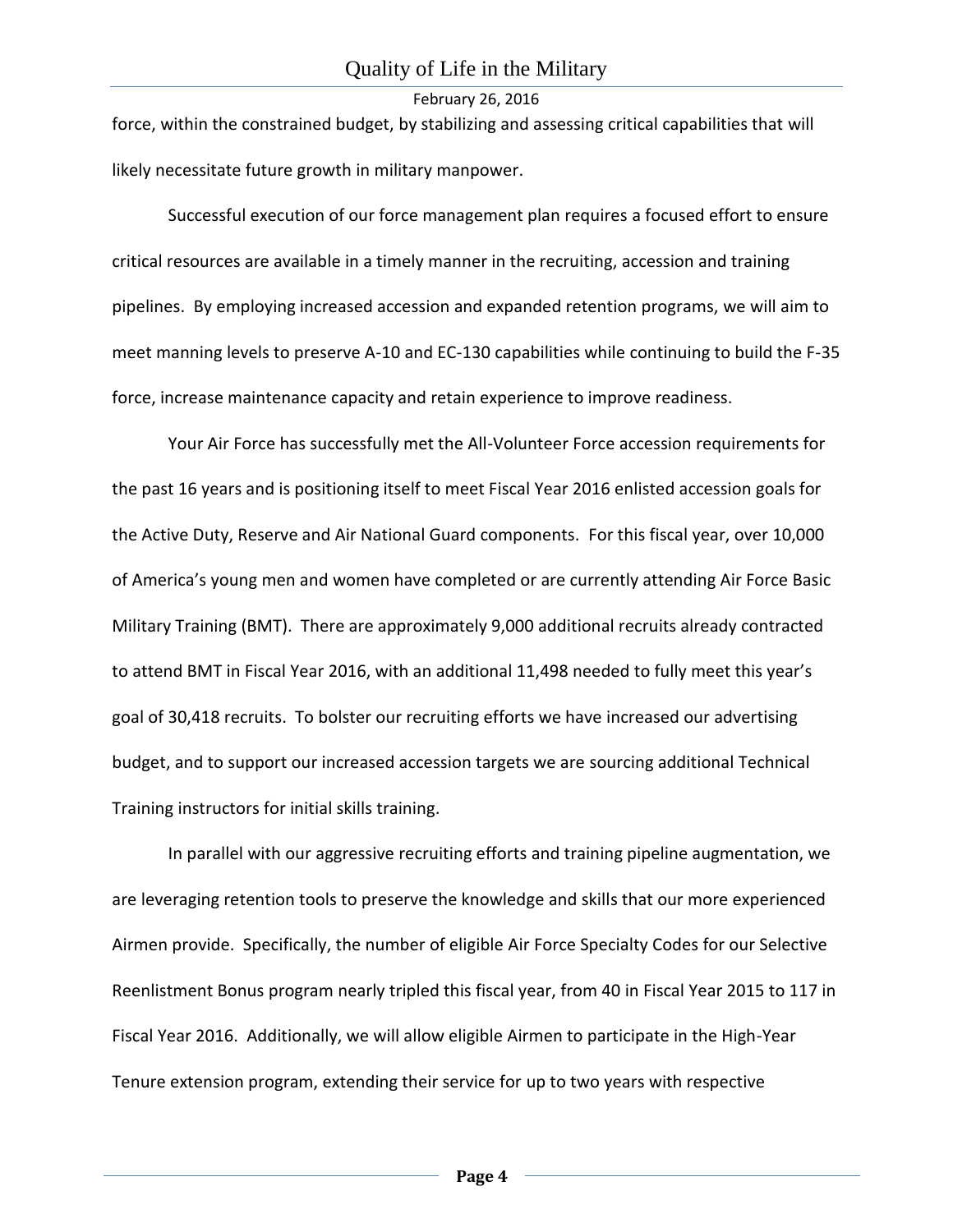commander concurrence. These efforts are specifically focused on retaining experience in key career fields, like nuclear, maintenance, cyber and Intelligence Surveillance and Reconnaissance, while we grow and train our new recruits.

As we approach Fiscal Year 2017, we are confident our actions will enable a stronger, more efficient Air Force. However, we plan to monitor the recently enacted compensation changes to ensure they do not hurt recruiting and retention. A study by Joint Advertising Market Research and Studies shows the top reasons new recruits were motivated to join the Air Force were, "the ability to earn pay to provide for their family, pay for education, and to travel." This data provides valuable insight into the wants and needs of our recruiting pool and unequivocally cements our need to safeguard Quality of Life programs and initiatives in the future. These programs and the support we offer to our Airmen and their families are essential for us to successfully recruit and retain our nation's brightest and bravest.

#### **Taking Care of Airmen**

The Secretary of the Air Force (SecAF) and Chief of Staff of the Air Force's (CSAF) priority of *Taking Care of People* is at the forefront of your Air Force's commitment to providing the best support possible to build and maintain ready, resilient Airmen and families. Under constrained budgets, it is more challenging to maintain Airmen and family support programs at previously funded levels; however, in light of this challenge, we've committed to fully funding the most important Airman and family support programs like Airman and Family Readiness Centers, Child Development Centers, Sexual Assault and Prevention Response Programs and Military Tuition Assistance. This commitment to strengthen our Airman and families will better create a resilient Air Force and mission ready Airmen.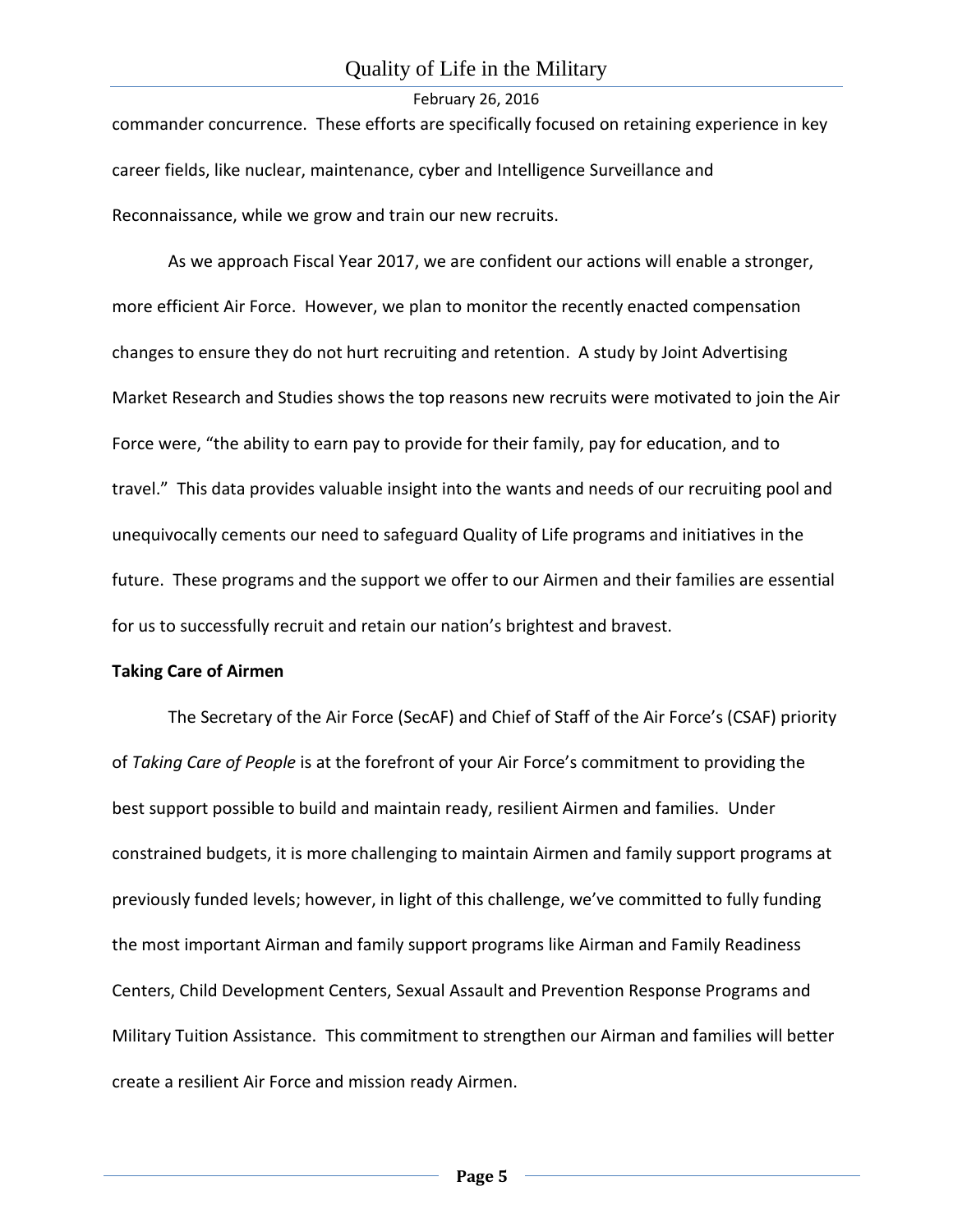We begin to build resiliency by developing Airmen who purposefully sustain fit lifestyles with Comprehensive Airmen Fitness (CAF). Our CAF's mission, vision and goals are designed to bolster the men and women who directly and indirectly support Air Force mission readiness. CAF is a holistic approach to maintaining and strengthening fitness in the mental, physical, social and spiritual domains. We remain actively engaged in all aspects of CAF as an Air Force wide means of improving our tremendous force.

Last year I shared with you that the Air Force stood up Airmen's Week -- a week dedicated to developing resiliency and character at the close of Basic Military Training at Joint Base San Antonio-Lackland, Texas. As of this January, nearly 27,000 Airmen have successfully completed Airmen's Week. The week includes five days of intense focus on Air Force core values. Nearly 90% of the Air Force's newest Airmen have rated the training as positive and life-changing. It's preparing our Airmen to apply Air Force core values to real-world situations and enhancing their dignity and respect for themselves and their fellow Airmen.

In October 2015, we began work to consolidate our efforts on interpersonal and selfdirected violence prevention, specifically prevention of sexual assault, suicide, and workplace and domestic violence. The Air Staff has collaborated with clinical professionals to devise a tenyear strategy that consolidates prevention policies and training while shifting our organizational culture. Contributors to the strategy include the Sexual Assault Prevention and Response Office, the Surgeon General community, the Profession of Arms Center of Excellence, Air Education and Training Command, Air Force Safety, the Judge Advocate General and Chaplain Corps.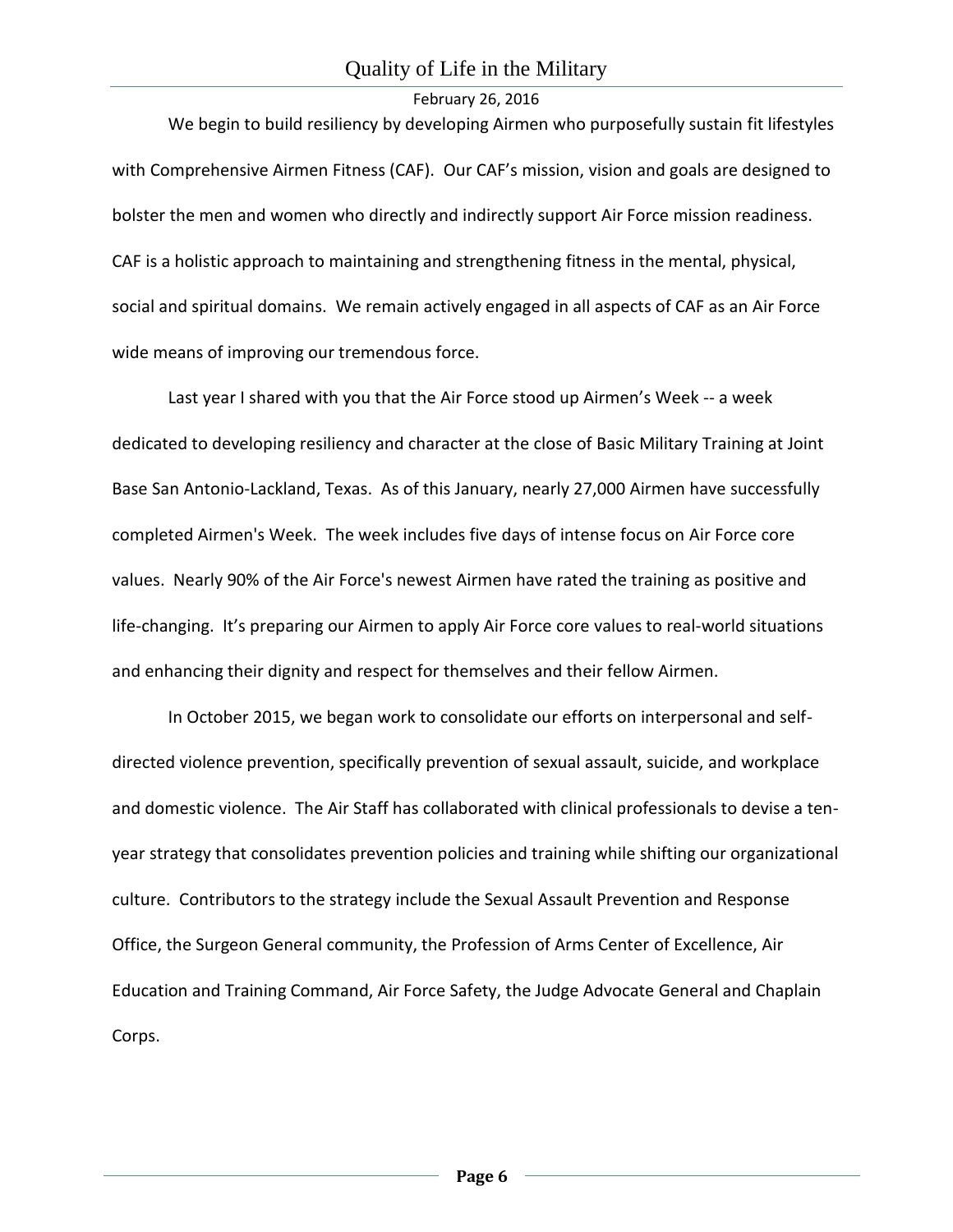As part of the prevention strategy, the Community Action Information Board (CAIB) and Integrated Delivery System memberships and missions have been re-focused and now include prevention; the CAIB is now led by the Air Force's Vice Chief of Staff. Instead of creating a new program or increasing staff, our existing functional staff and helping agencies will work together to revolutionize and consolidate education and training using the public health approach model that has shown success in the private sector. The end result will vastly reduce Airmen's training time, with a keen focus on reducing destructive behavior.

#### *Sexual Assault*

Air Force leadership involvement at every level over the past several years has resulted in fewer sexual assaults and more victim reports. However, we still have much more work ahead to eliminate sexual assault from our ranks. The multi-functional Air Force Sexual Assault and Prevention Office remains under the direction of the Air Force's Vice Chief of Staff and is refining and developing education and training, policy and programs designed to eliminate sexual assault. We have improved every aspect of our response system, building a solid foundation from which to launch new strategic prevention efforts.

In late 2015, the Secretary, Chief of Staff and I signed a five-year Sexual Assault Prevention and Response Strategy. In addition to plans for improving our robust response system, the document presented the Air Force's first comprehensive strategy for preventing future sexual assaults. Responding to and supporting victims of sexual assault is not enough to achieve our goal of eliminating sexual assault from the Air Force. We must act to prevent the perpetration of violence before it occurs.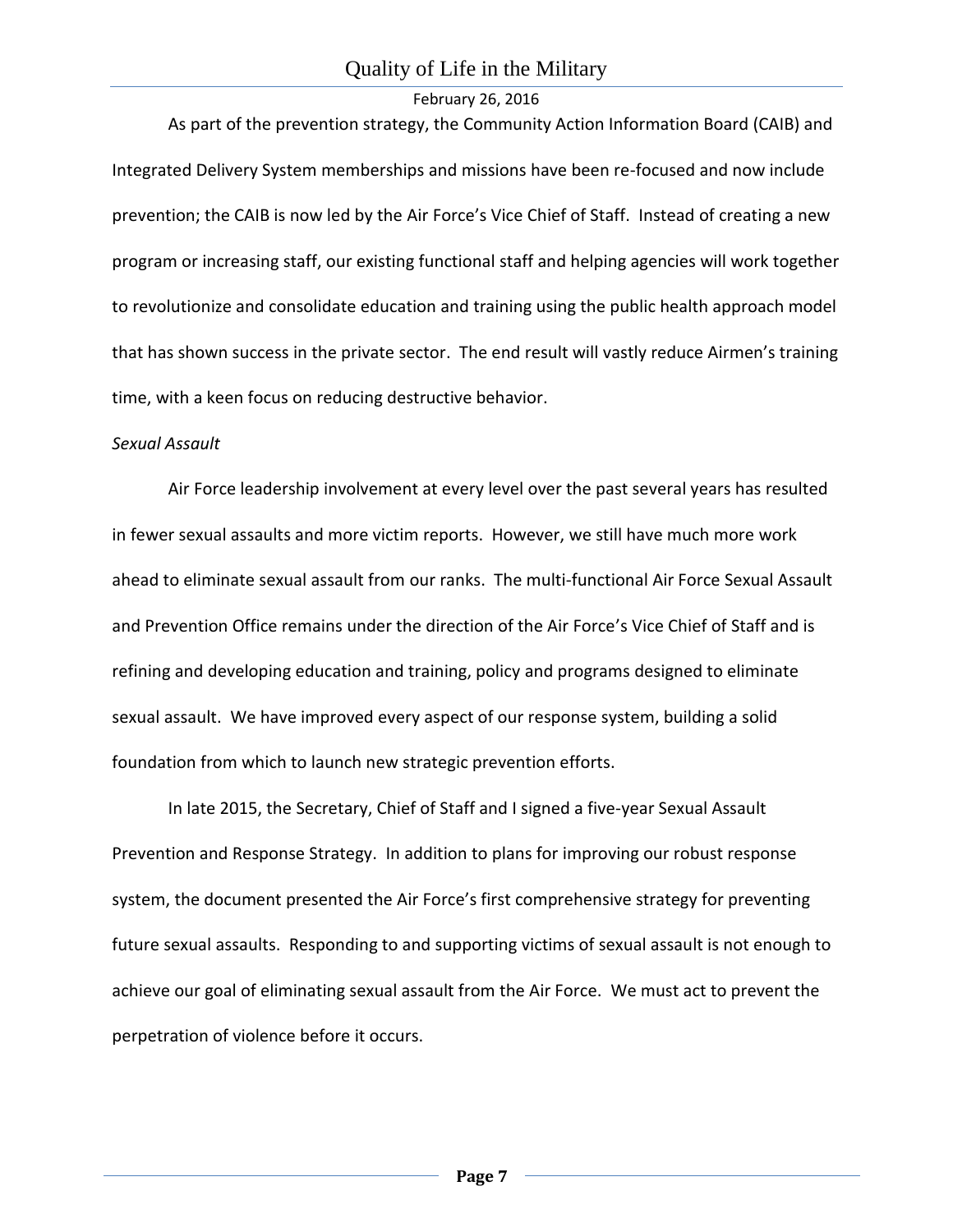While we are increasing our prevention efforts, we remain committed to responding to and supporting survivors of sexual assault. In particular, we have more work to do in regard to male victims and retaliation against survivors. Over the past several years, we've seen reports from male victims of sexual assault increase as estimates of prevalence decrease. This is a promising start, but we know we still have victims who aren't coming forward to report and receive help. We are working with the Department of Defense (DoD) to develop a strategy to understand the unique challenges and needs of male victims and how we can better meet those needs.

We are also addressing retaliation against survivors. In 2015, we asked our Sexual Assault Response Coordinators (SARC) to begin working with victims to gather information about incidents of retaliation. Currently, our SARCs review incidents of retaliation at monthly Case Management Group (CMG) meetings at each installation. These meetings are hosted by the installation or host wing Vice Commander and include the SARC, the legal advisor, investigators and unit commanders. The CMG monitors all reports of retaliation until each case has reached final disposition or the retaliation has been appropriately addressed. What we're finding is that most of the retaliation victims report being treated differently by their peers at work. We have given clear guidance that this will not be accepted, whether these acts are intended to be retaliatory or are simply misguided. This is another challenge we continue to work with DoD and our sister services to solve.

There is no quick fix to eliminate sexual assault from the Air Force. We must take the time and deliberate steps necessary to ensure all our Airmen's actions and words make it obvious to everyone they encounter that sexual assault will not be tolerated in our ranks. We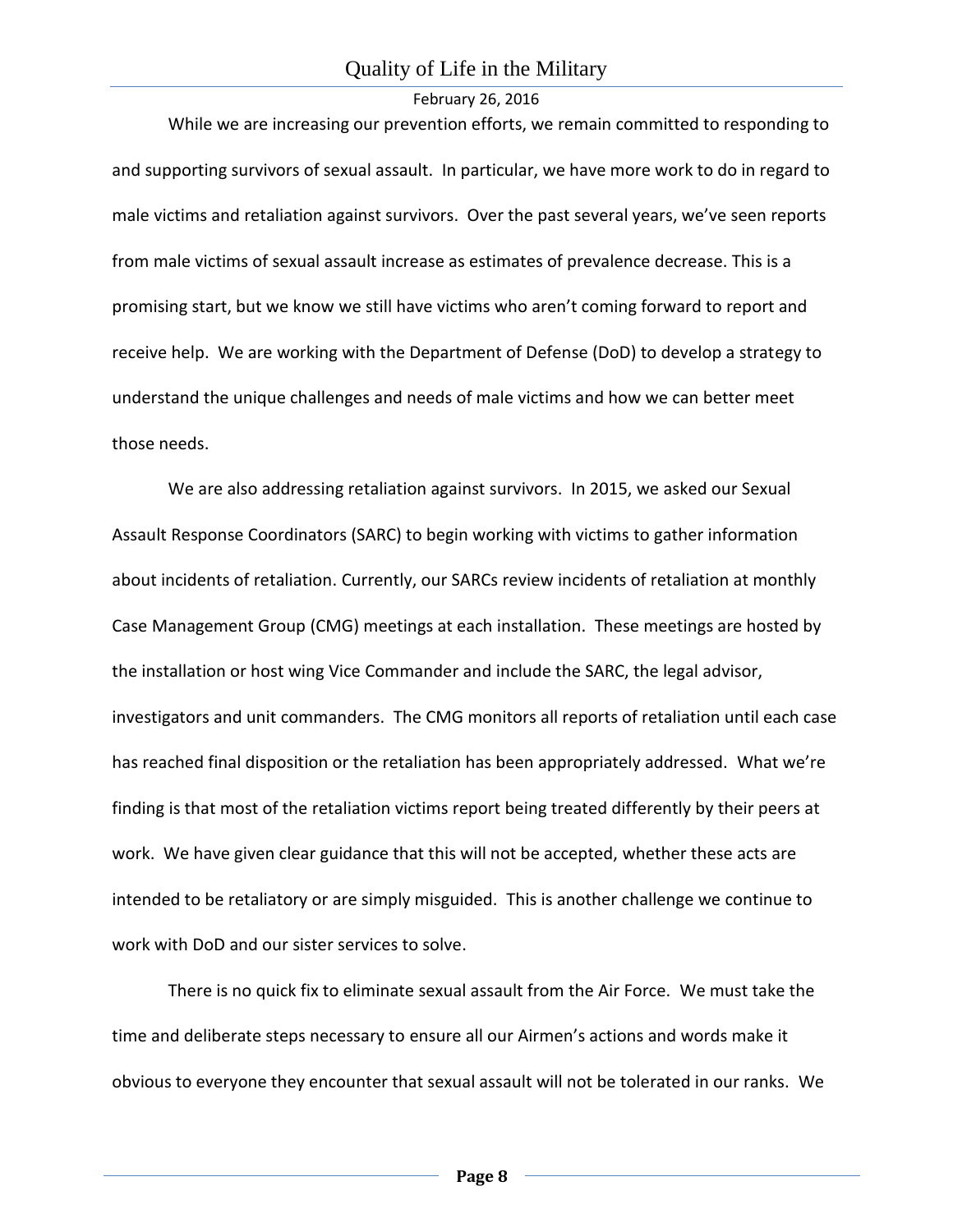are steadfast in our commitment to eliminate sexual assault from your Air Force, and until we achieve that goal we will strive to establish a national benchmark for prevention and recovery. *Suicide Prevention*

2015 was an extremely difficult year as we witnessed the highest number of suicides in my tenure as the Chief Master Sergeant of the Air Force. We clearly must, and will, do more to combat suicide and prevent our Airmen from making a terrible, life-ending decision. Our suicide prevention training seeks to promote early intervention and destigmatize help seeking for those in distress. We believe the trio of involved leadership, concerned Airmen and an environment that encourages Airmen to seek help is key to combating suicide in the Air Force. We are taking deliberate steps to strengthen our training in these areas.

In September 2015 the Air Force held a suicide prevention summit, bringing together a broad cross section of subject matter experts and nationally renowned researchers from federal agencies and academia. Summit participants identified six lines of effort to reverse the rising trend: integrating prevention, strengthening our Airman culture, leveraging strengthbased messaging, enhancing civilian support services, targeted resilience outreach and improving medical management for at-risk Airmen. Working groups are currently defining specific actions within each line of effort under the oversight of senior leadership and the CAIB. At the direction of Air Force leadership, these working groups have made reductions in interpersonal and self-directed violence and destructive behaviors their foremost priority.

## **Quality of Life**

We sincerely appreciate continued congressional support and funding for quality of life initiatives for our Airmen and families. Airmen, along with their families, overwhelmingly factor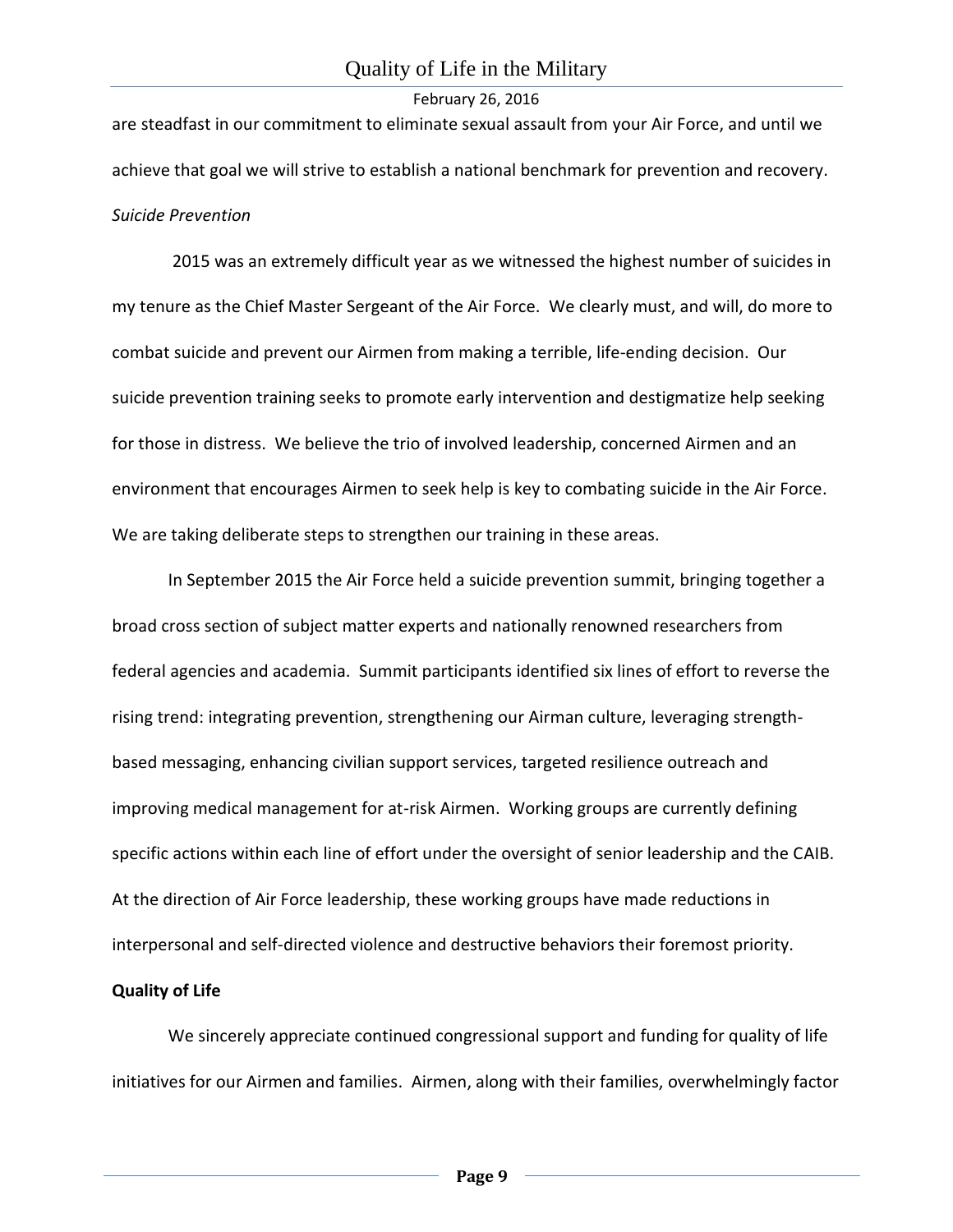these support programs into their decision to continue serving our nation. As we continue to support a healthy lifestyle with a strong sense of community in and around our bases, we focus on four areas: health and wellness; Airmen and family support; education and development; and Airmen and family housing.

#### *TRICARE*

TRICARE is one of the most recognizable brands in US healthcare serving 9.5 million Active Duty, Guard and Reserve members, their families, retirees and survivors. The benefits provided under TRICARE are appropriately earned by our service men and women, to include their families. Notably, active duty family member satisfaction with the health plan is high; however, there is certainly room for improvement and new authorities from Congress are helping. For example, TRICARE can pay for emerging technology and treatments, ahead of Federal Drug Administration approval, when evidence indicates the treatments are safe and effective. Additionally, TRICARE can also waive referral requirements for urgent care visits to streamline access-to-care when patients need it most.

It is important to Airmen and families that we continue improving the TRICARE program by building upon what is working and fixing the aspects of the plan that cause frustration. As structured today, the TRICARE health plan is fully integrated with our military treatment facilities. TRICARE complements military medicine with local civilian health care professionals, pharmacies and hospitals when needed. This integrated approach not only provides Airmen and their families with portable medical care anywhere they are stationed, but it also assures our military medical teams stay sharp and ready to support our nation's missions.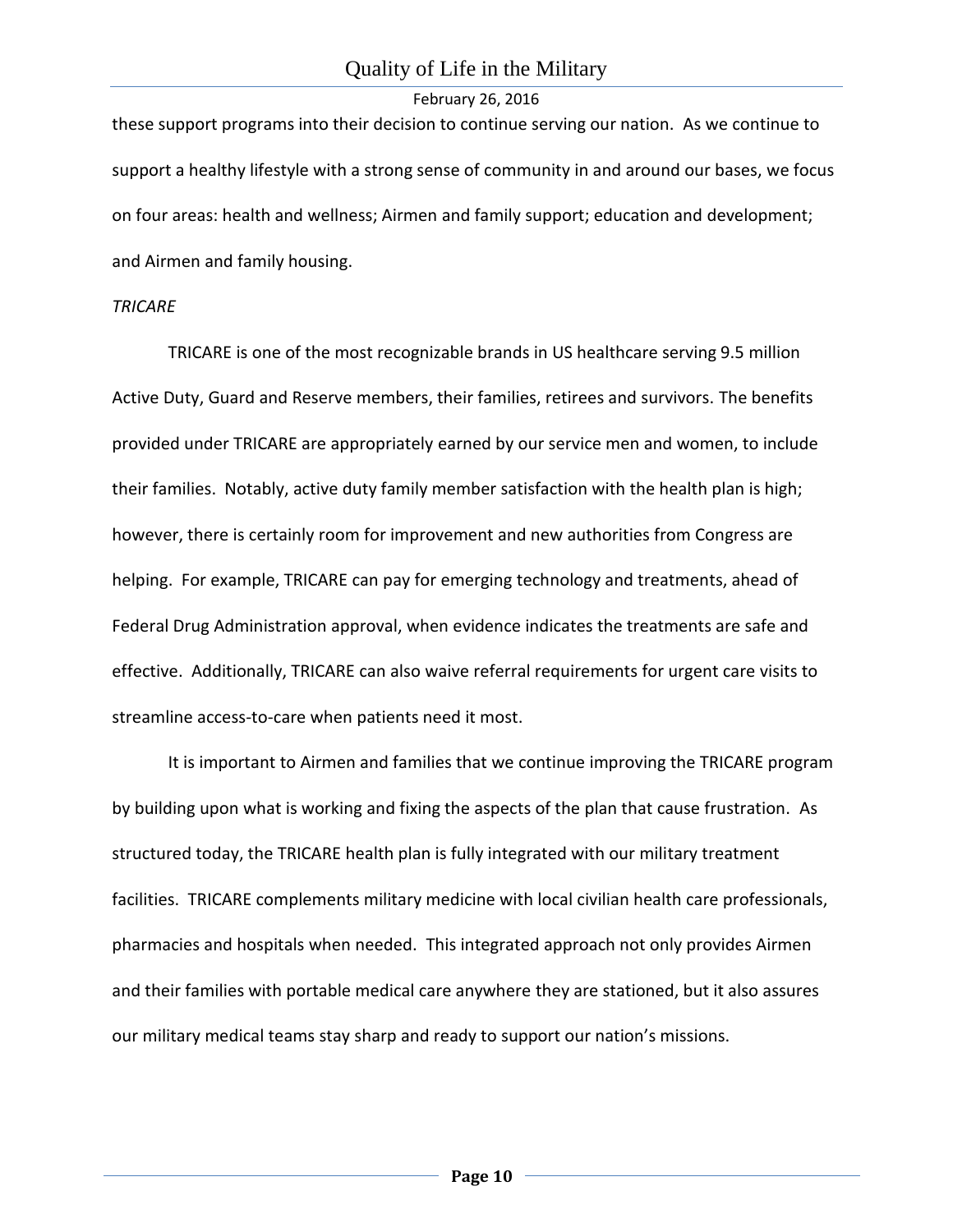As TRICARE evolves and national health costs continue to rise, it is important our Airmen and families are not overburdened by out-of-pocket medical expenses. We must consider any new healthcare costs with the totality of other pay and compensation changes. As TRICARE evolves, it must always provide Airmen and families a selection of high value health plans that balance cost, access and military readiness without compromising quality or portability.

## *Wounded Warrior Support*

The Air Force Warrior and Survivor Care office leads our effort in orchestrating a comprehensive, continuum of care that synergizes DoD and Veterans Affairs programs to meet the medical and non-medical care of wounded, ill and injured service members. Over the past year, your Air Force Wounded Warrior program has continued to increase enrollment with improved outreach to Air National Guard and Air Force Reserve units. We strive to ensure affected Airmen are aware of the professional resources available to help them when symptoms manifest themselves. Bringing healing and focus to their lives is an ongoing priority and is a promise we will always keep. Challenges for wounded warriors remain a constant for which no end appears in sight.

We continue to recognize that a wounded Airman's success of recovery depends heavily on the involvement of their family and caregiver, so we include them and their needs, goals and wishes every step of the way. We connect spouses to employment and educational opportunities as well as support resources for everything from marital counseling to financial support to housing assistance. Your Air Force also hosts several regional support events each year. These events include caregiver support symposiums; adaptive and rehabilitative sports camps/training; Recovering Airmen Mentorship Program training; and employment and career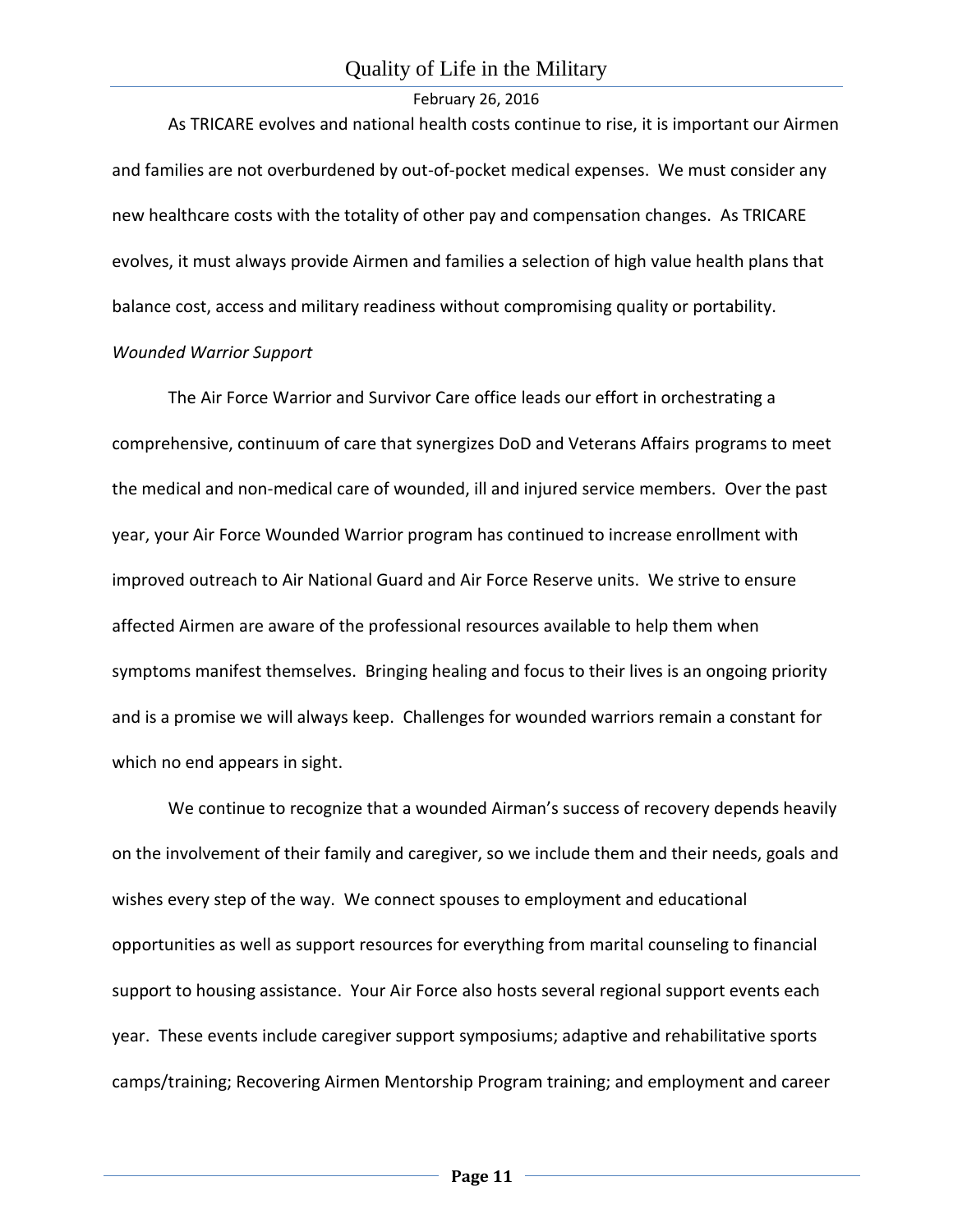readiness fairs. Through these events, wounded warriors and their caregivers lean on one another for support, strength and compassion as we continuously work to ensure our wounded, ill and injured are provided the tools necessary to reach self-sufficiency and find a new normal in life. The strength of our Airmen lies in the support and sense of community maintained through the Air Force Wounded Warrior programs.

## *Airman and Family Readiness*

Our Airman and Family Readiness programs support individuals, families and leadership with programs and services to strengthen communities, encourage self-sufficiency and enhance mission readiness. A critical connection between the mission and family is our Key Spouses, volunteer spouses who understand the challenges of a military-family lifestyle and are trained on critical family-based programs. This year we continued our efforts to strengthen the program. We highlighted the importance of the program throughout the chain of command, developed three new guides with specific roles and responsibilities for Commanders, Key Spouse Mentors, and Key Spouses, and conducted the first Key Spouse training event at Joint Base San Antonio-Lackland. To further connect and lead our family members, my spouse, Athena, joined Ms. Betty Welsh, the spouse of Air Force Chief of Staff General Mark Welsh, during multiple *Tweet Chats* on Twitter where family members engaged in discussion and question and answer sessions.

Our spouses also benefit from the Department of Defense led Military Spouse Employment Partnership that successfully prepares them for the job market. The partnership helped numerous spouses overcome the challenges of routine relocation by developing portable job skills that can be used in today's vastly interconnected business environment.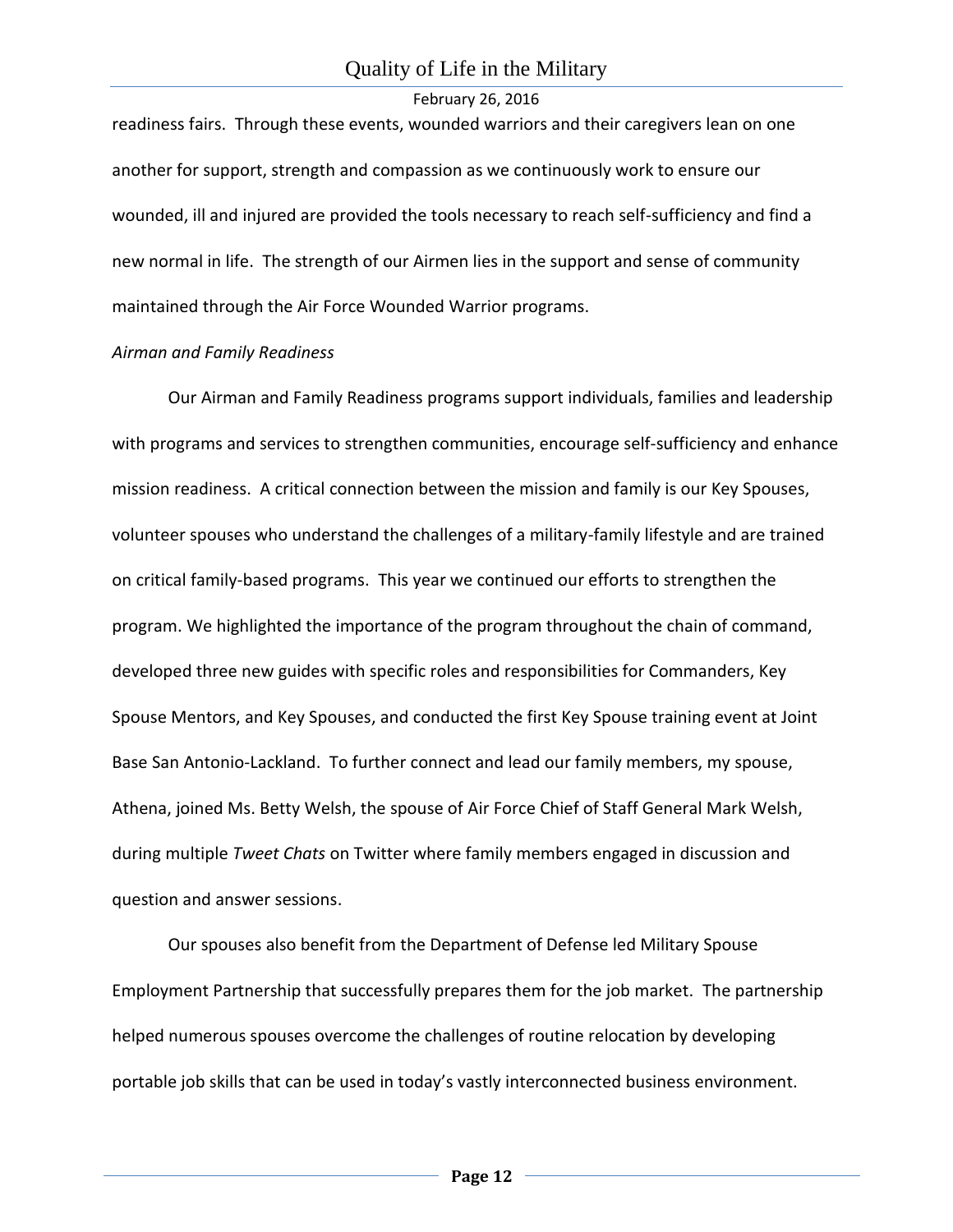Since the partnership began in 2011, 89,000 military spouses have been hired through the program. It has proven to be an extremely valuable support program for our spouses who must pick up their lives and move in order to support the service members they love.

Our Personal Financial Program Managers are keenly aware of the financial challenges our Airmen and families face and are leading the charge to adopt new policies and practices as a result of the financial literacy changes identified in the National Defense Authorization Act of 2016. We've capitalized on an established partnership with a national non-profit financial education foundation to offer a unique education experience at ten installations following a pilot test at six bases in 2015. The training teaches families how to set financial priorities, pay off debt and build long-term savings. In addition, we continue to offer on-base classes and oneon-one counseling with our certified financial counselors. As we move to a new retirement system, we'll continue to bolster our financial education to better prepare our Airmen for the financial decisions they'll face.

An initiative that promotes healthy lifestyles for our Airmen is our Air Force Food Transformation Initiative (FTI), which is now fully implemented at 14 installations. FTI delivers fresher and healthier menus and recipes in a college campus style cafeteria. I've had the opportunity to meet with Airmen in the new facilities and the feedback has been very positive. We are pressing forward with FTI implementation with plans to convert eight additional facilities during Fiscal Year 2016 and Fiscal Year 2017.

Additionally, we enhance the readiness, camaraderie and resiliency of our single Airmen through the Single Airmen Program Initiative. In Fiscal Year 2015, with support from OSD, we invested \$3 million in this program at 97 installations, providing over 137,000 Airmen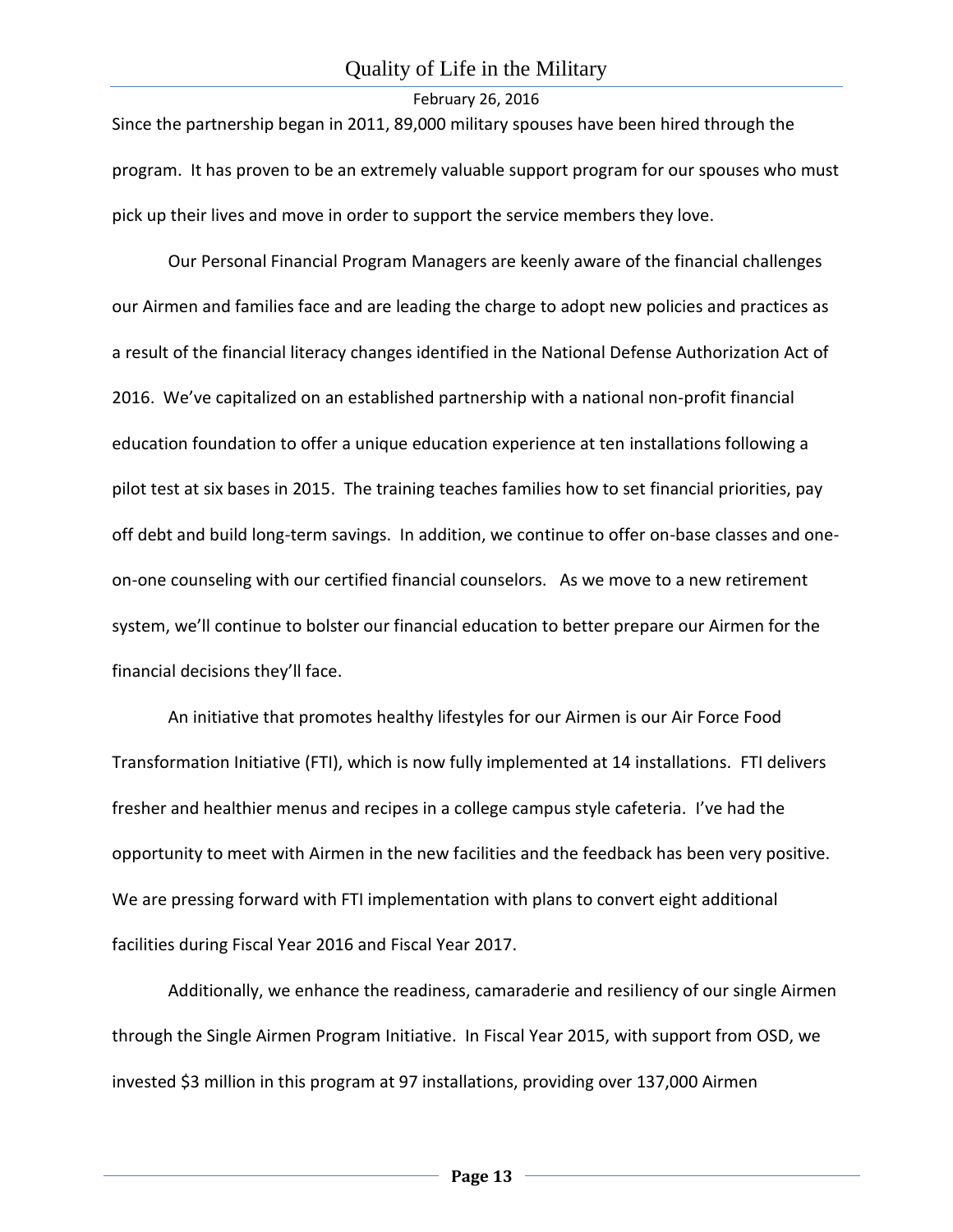opportunities that fostered resilience and a sense of community. Limited budgets dropped the funding to \$808,000 in Fiscal Year 2016, but we continue to work with OSD to support this program. We firmly believe the activities positively impact our Airmen's quality of life and strengthen the bonds between their fellow Airmen.

#### *Child and Youth Programs*

Air Force Child and Youth Programs proudly help Airmen balance the competing demands of the Air Force mission and family life by managing and delivering affordable programs and services for eligible children and youth, from newborn to 18 years of age. Our Child Development Programs continue to maintain 100% national accreditation with the National Association of Early Childhood Education, ensuring only the safest care for our youngest members. Our School Age Programs equal that mark as well with 100% accreditation through the Council on Accreditation. This is a remarkable feat when compared to the less than 10% national accreditation rate of civilian child care programs and only further demonstrates our commitment to our youngest family members. In 2015 we improved school readiness by providing training opportunities to our staff to expand their knowledge of scientific concepts, mathematics and literacy.

The Expanded Child Care Program provides a diverse array of approaches to support active and reserve component Airmen and their families with specialized child care needs, as well as nontraditional child care for our Airmen who serve outside the typical duty schedule. In 2015, your Air Force provided 214,000 hours of extended duty care, up 30,000 hours from 2014. Furthermore, we implemented a new program called *Missile Care 2* that assists military spouses with appointments when their military member is deployed to the missile field for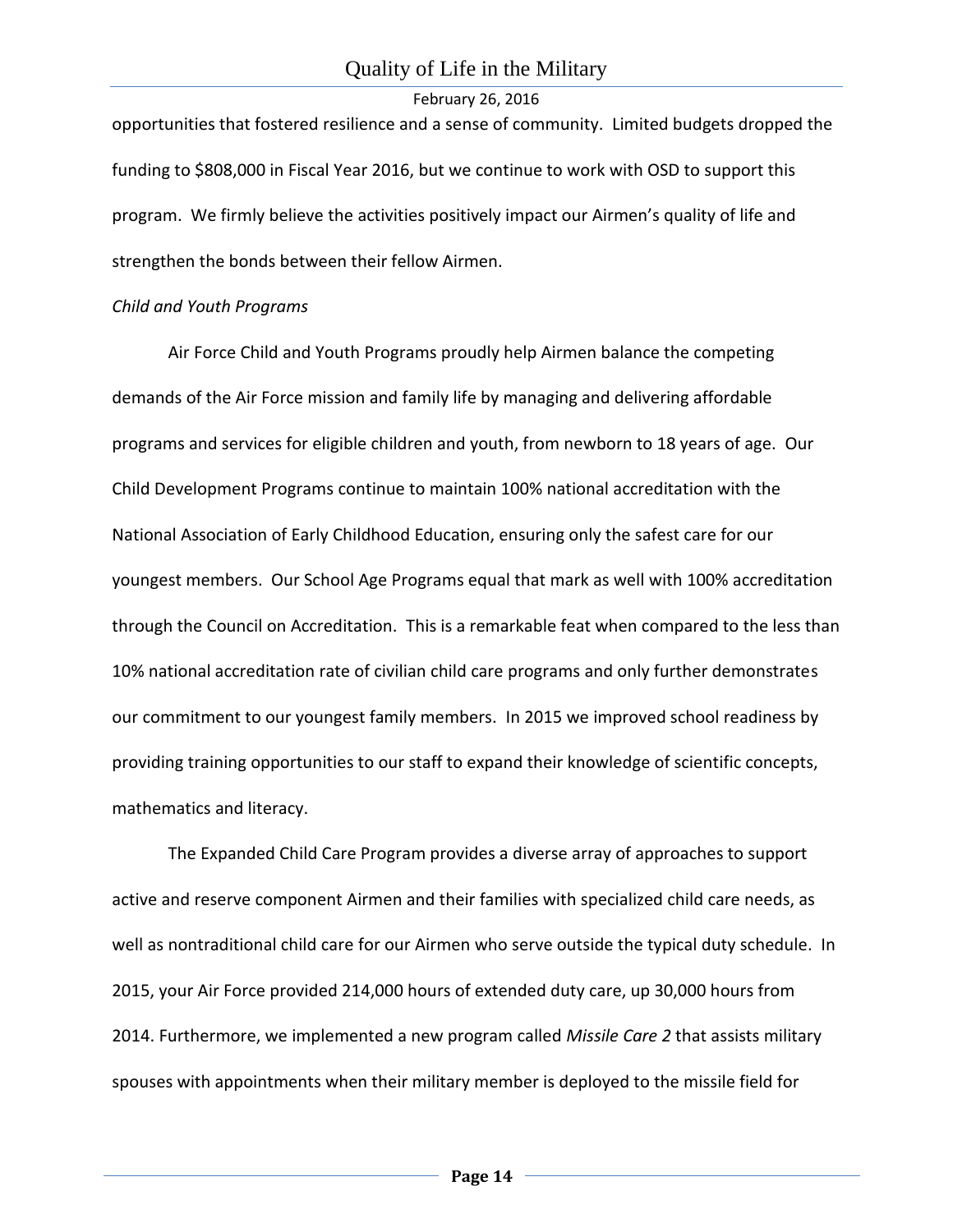more than 24 hours. This year we will continue to pursue avenues to assist families with their unique and specialized child care needs.

We are also expanding capacity in critical areas where wait times for Child Development Center enrollment exceed 90 days. The website militarychildcare.com, a DoD initiative, assists in this effort by providing a tool for wait list management. Currently 17 Air Force installations are using this service; all others will fully implement the service by the end of 2016. In addition, we are currently assessing our child care operating hours to determine where we need extended hours, and what resources are required to make needed adjustments.

To improve the education for our children we are partnering with local communities. Today we have five charter schools operating on Air Force installations as well as a variety of local public schools. Our Airman and Family Readiness Policy Branch is finalizing new policy guidance to better facilitate requests from local and state education authorities to place public schools on Air Force installations. The policy will synchronize the efforts of parents, communities, commanders, civil engineers, security forces, school liaison officers and school authorities. The connection between local public education and our military families is crucial to deliver quality education for our school-aged children. We need to ensure our school-age children are provided priority placement in all schools on military installations.

Air Force Youth Programs continue to excel with an impressive 24 teen Air Force Youth Program members winning state Military Youth of the Year honors. Three teens garnered regional titles, and one was selected as the National Military Youth of the Year. Overall, Air Force Youth Program members earned more than \$260,000 in scholarships through the Military Youth of the Year program, bringing them one step closer to their post-secondary goals.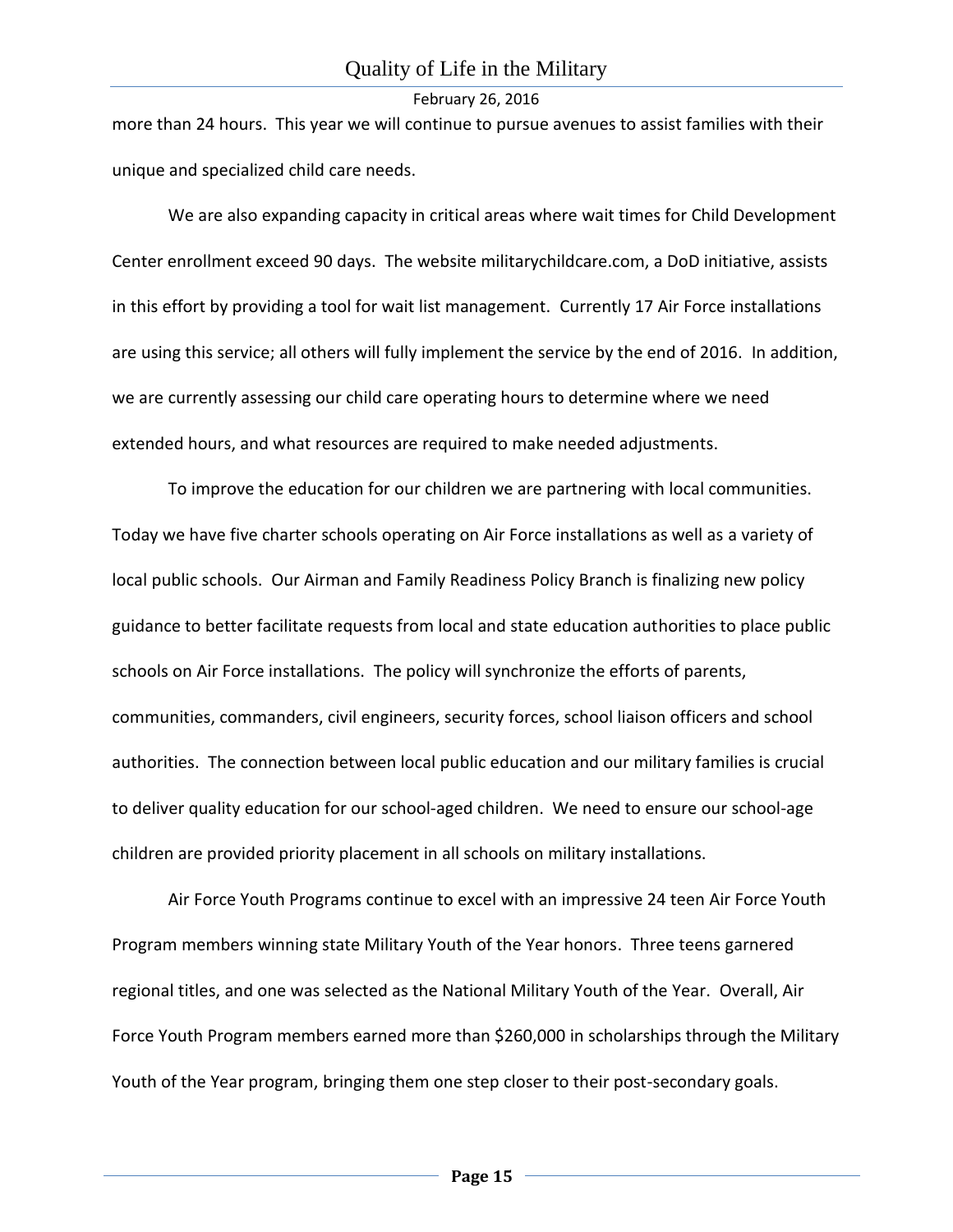## Quality of Life in the Military

## February 26, 2016

Youth Programs staff continued to mentor the Air Force Teen Council to ensure successful 2015 Teen Movement Projects. Teens collaborated with base and community partners to develop positive leadership and citizenship skills while impacting the lives of military youth and families. In 2016, we'll add additional focus on Science, Technology, Engineering and Mathematics (STEM) with regional STEM camps for youth, a centralized purchase of STEM materials for installation youth programs, and targeted STEM programming training for staff.

#### *Education and Development*

Your Air Force men and women comprise the most educated enlisted force the world has ever known - more than 43,044 enlisted Airmen have bachelors and master's degrees or higher and 167 have earned a doctorate or professional degree. Every Airman is enrolled in the Community College of Air Force's (CCAF) associate of applied science degree program and immediately begins receiving credit upon completion of their technical training. Since April 25, 1977, the CCAF has awarded more than 474,000 degrees to Airmen. 23,206 Airmen received their CCAF degree in 2015, the highest number of annual graduates in the history of the college.

We remain committed to providing the tools and funding Airmen need to pursue a higher education. In 2015 we committed \$159 million to Military Tuition Assistance (MilTA), and have requested \$138.6 million to fund MilTA in 2017. Airmen are able to apply their CCAF credit toward a bachelor's degree through Air University's Associate-to-Baccalaureate program. The program now encompasses 60 civilian university partners offering 214 bachelor's degree programs. Last year 61,823 Airmen participated in the program and 1,943 earned their bachelor's degrees. 49 of the graduates have become commissioned officers.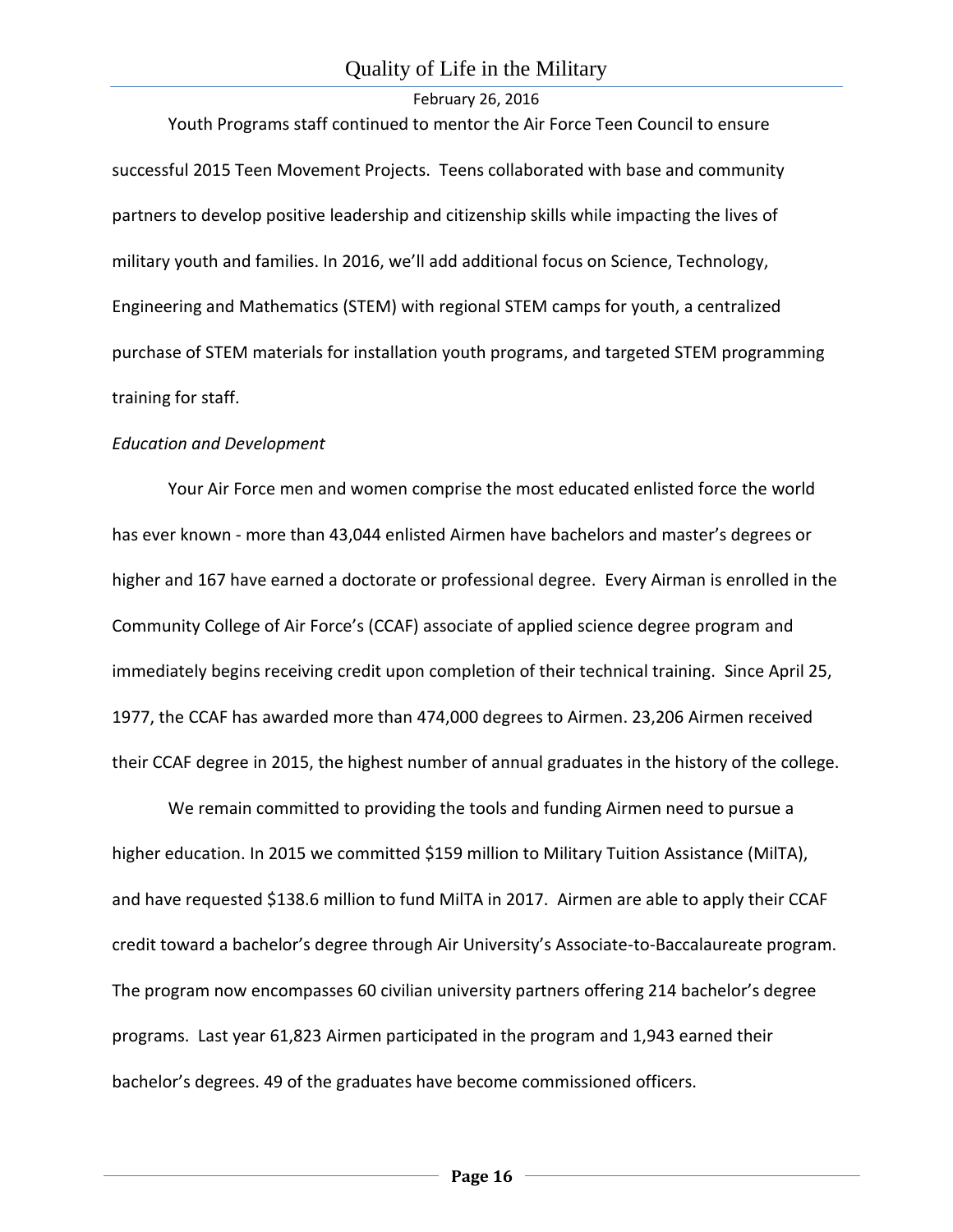We've also expanded our Air Force Credentialing Opportunities On-Line program which we launched in 2014 in support of the Veterans Opportunity Workforce and Veterans Employment Initiatives. The program covers the expense for enlisted Airmen to pursue 1,700 total licensures and certifications supporting 133 enlisted career fields.

To continue to bolster our world class education opportunities, which will facilitate more capable Airmen, we are pursuing an undergraduate program for enlisted and civilian Airmen through Air University (AU). AU is developing the accreditation prospectus and outlining a way forward to design, develop and deliver a Bachelor of Arts in Military Leadership. The education, delivered via facilitated distance learning, would address leadership and management theory and practice specific to the Profession of Arms, but applicable to a wide variety of leadership and management opportunities. Enlisted Airmen could leverage the higher education in their duties as senior leaders in our Air Force, and in their post-service careers to secure employment or continue their educational journey. We firmly believe greater education opportunities provide the foundation for robust recruitment and retention, and solidify our Airmen's professional capabilities.

#### *Airmen and Family Housing*

Quality unaccompanied and family housing ensures our Airmen and families have an adequate and comfortable place to call home as they serve in defense of our nation. We provide this through military construction (MILCON) and housing privatization. In 2013, we completed privatizing more than 99% of housing at Air Force installations in the continental United States, Alaska, and Hawaii for an end state of over 53,000 housing units at 63 installations. Housing privatization continues to transform our installations and create efficient,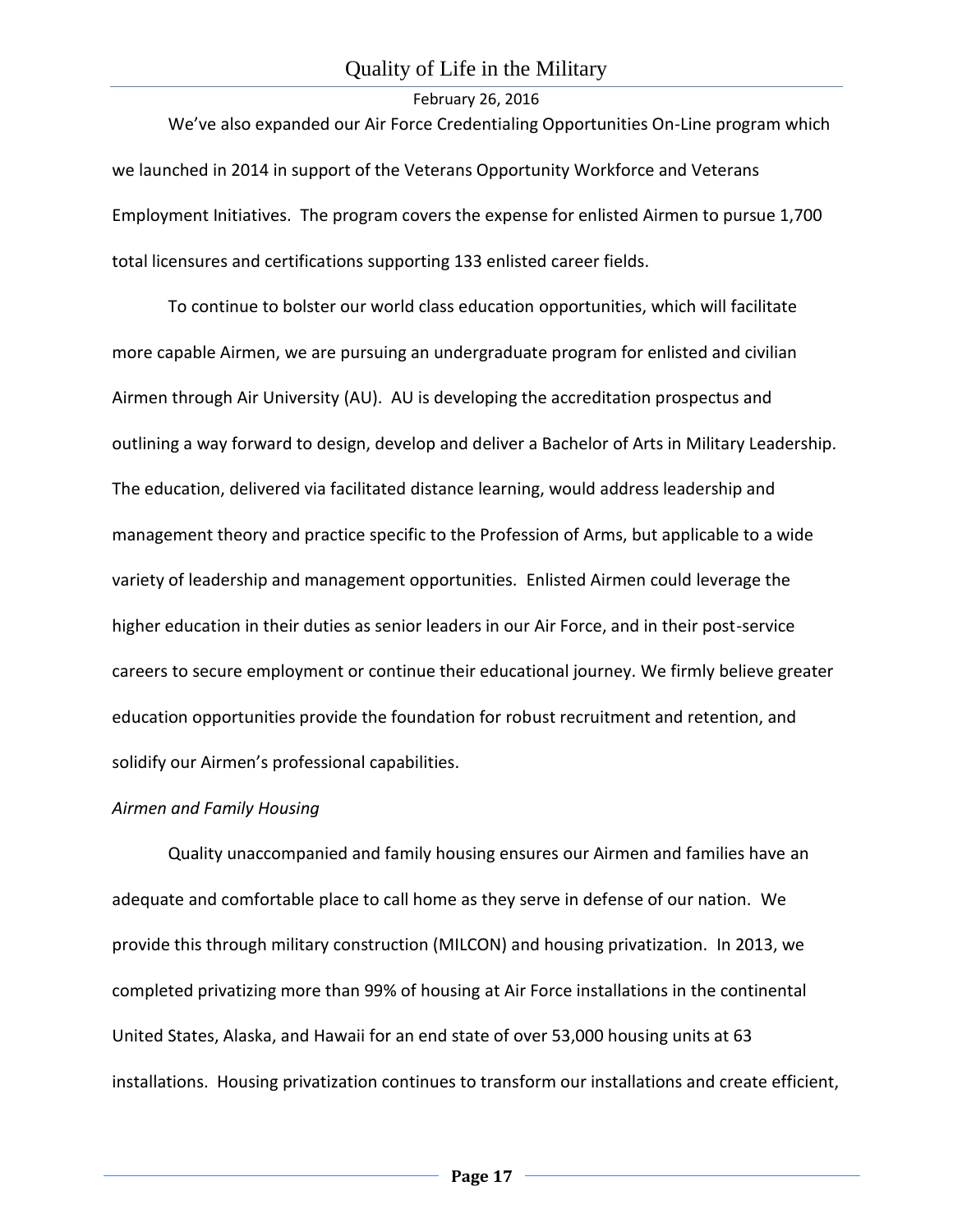modern communities where Air Force families choose to live. We have eliminated almost 33,000 inadequate homes since the program started in 1998, with another 2,400 privatized homes to be replaced or renovated by the end of Fiscal Year 2019.

Basic Allowance for Housing (BAH) continues to be a critical entitlement for our Airmen and families. We supported the proposal to gradually slow the annual BAH increases by an additional four percent over the next two to three years until rates cover 95 percent of housing rental and utilities costs. We felt this was necessary given the top-line budget, yet certainly not desirable. We stand adamantly opposed to the proposal to eliminate dual BAH for our joinspouse Airmen and reduced BAH for our single Airmen who reside together. Every American who volunteers to serve our country does so in his or her own right and is individually entitled to the compensation that comes with military service. The proposal compromises that entitlement, penalizing a military member for marrying or considering living with another brave volunteer. If the proposal is implemented, enlisted dual-military couples would lose between \$20,000 to \$50,000 of their annual compensation depending on their grade and current assignment. We simply cannot implement such a proposal.

In this stringent fiscal environment, we continue to invest in sustaining and modernizing government-owned housing overseas. Approval of our requirement for \$61.4 million this year will improve 216 housing units at Okinawa, Japan and two family housing units at Moron Air Base, Spain. Another \$274.4 million is programmed this year for leases, family housing operations and maintenance for government-owned homes, and for privatized housing oversight.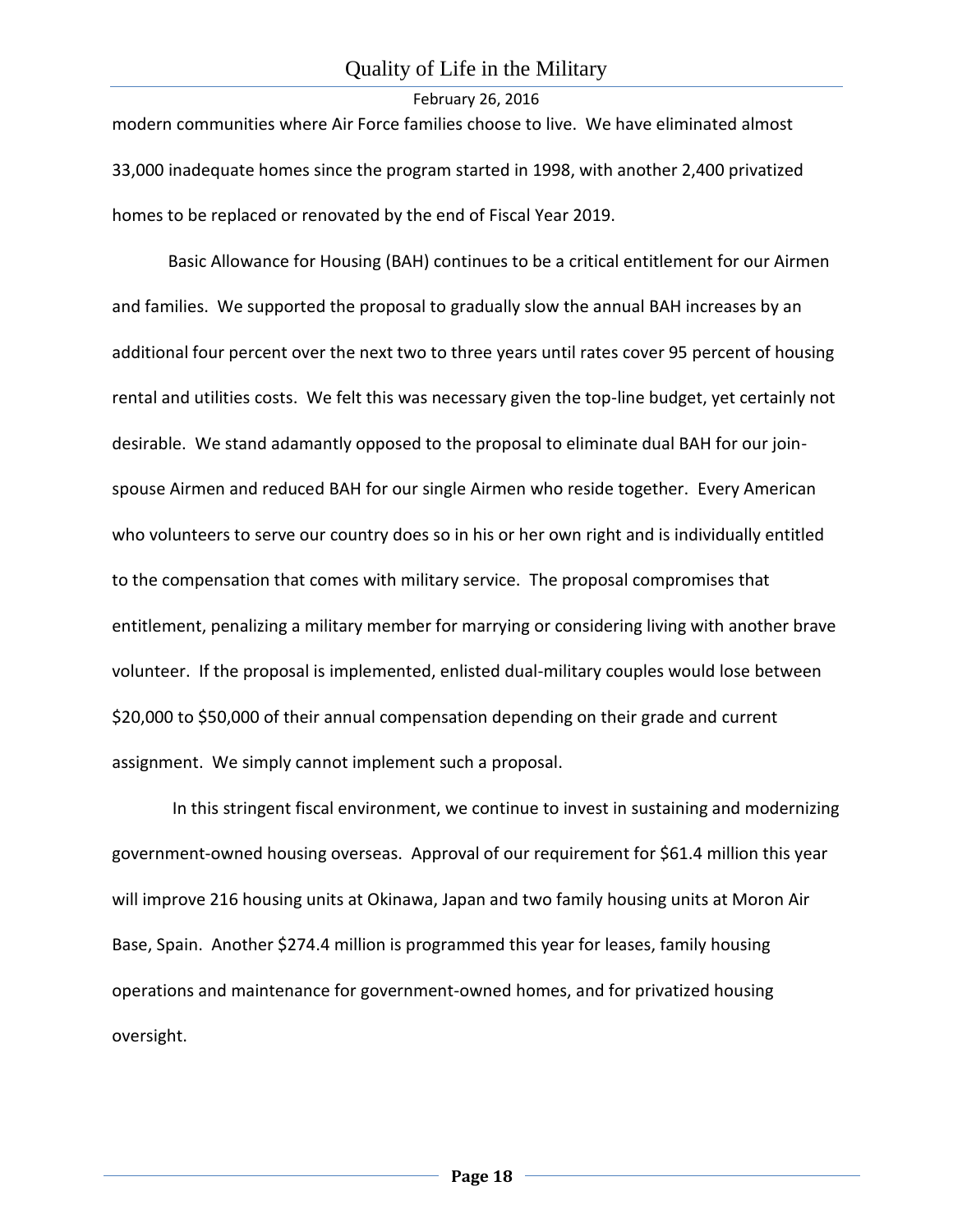As with family housing, we are making strides eliminating inadequate dormitories from our inventory of 804 dormitories. This year, if Congress supports the President's Budget request, we will invest \$94 million to build new training dormitories at Joint Base San Antonio– Lackland, Texas and Fairchild Air Force Base, Washington.

## *Military Construction*

For several years, limited budgets have forced the Air Force to take risk in infrastructure in order to invest in critical modernization efforts. This risk has significantly threatened our readiness and has led to aging facilities that are too expensive to operate. Today the average age of our facilities is 36 years old, and 33% of our facilities are more than 50 years old. Additionally, we have a backlog of \$22.6 billion of deferred maintenance and repair. In the current fiscally constrained and complex security environment, we are forced to prioritize our MILCON program to cover our most critical requirements. There is no question we must turn this negative trend around in the future, through a combination of Base Realignment and Closure and greater top-line budgets.

Our priorities include projects to enable core Air Force capabilities and take care of our people. We continue to heavily invest in child development centers and fitness centers, but requirements remain. We have \$186.8 million in projects programmed over the next five years to continue our efforts in this area, as well as an additional \$193.1 million in projects to recapitalize Basic Military Training infrastructure and \$27.3 million to improve dining facilities. The support of this Subcommittee is vital to the success of these MILCON programs supporting our Airmen and their families, yet you can see how far we still will need to go into the future.